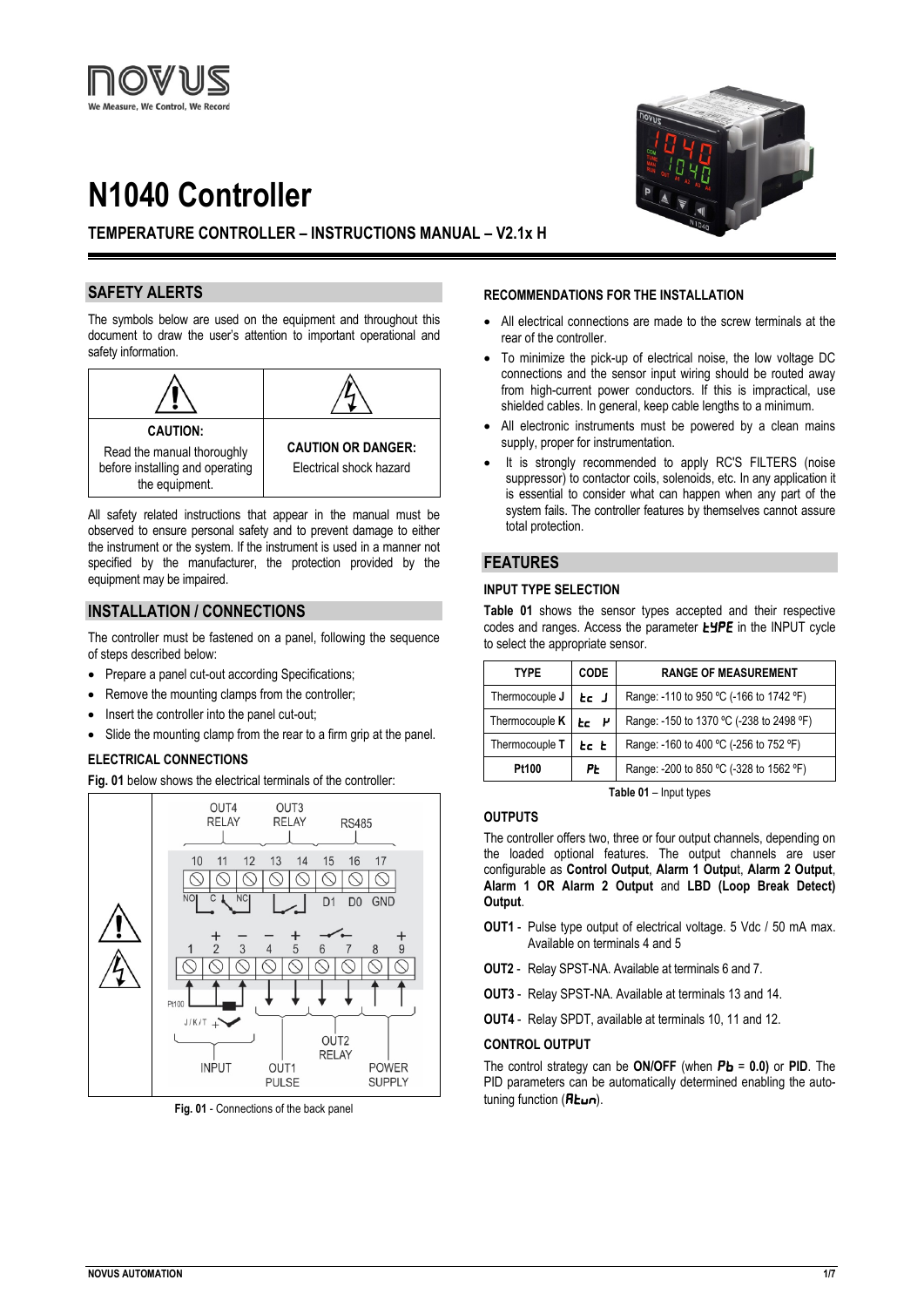## **ALARM OUTPUT**

The controller contains 2 alarms that can be directed (assigned) to any output channel. The alarm functions are described in **Table 02**.

| oFF   | Output is not used as alarm.                                                                                                                                                      |                                  |  |
|-------|-----------------------------------------------------------------------------------------------------------------------------------------------------------------------------------|----------------------------------|--|
| Lo    | Alarm of Absolute Minimum<br>Value. Triggers when<br>the<br>of measured PV is<br>value<br>below the value defined for<br>SPA1<br>alarm Setpoint. (SPA1<br><sub>or</sub><br>SPA2). |                                  |  |
| H I   | Alarm of Absolute Maximum<br>Value. Triggers when<br>the<br>value of measured PV<br>is<br>SPA <sub>1</sub><br>above the value defined for<br>alarm Setpoint.                      |                                  |  |
|       | Alarm of Differential Value. In this function the<br>parameters <b>5PR I</b> and <b>5PR2</b> represent the deviation<br>of PV in relation to the SP of CONTROL.                   |                                  |  |
| d iF  | $PV -$<br>SP-SPA1<br>SP + SPA1<br>SP                                                                                                                                              | PV<br>SV + SPA1<br>SV-SPA1<br>SP |  |
|       | Positive SPA1                                                                                                                                                                     | Negative SPA1                    |  |
|       | Alarm of Minimum Differential Value. It triggers when<br>the value of PV is below the defined point by (using<br>the Alarm 1 as example).                                         |                                  |  |
| d IFL | ▶PV<br>SP-SPA1<br>SP                                                                                                                                                              | PV<br>SP<br>SP-SPA1              |  |
|       | Positive SPA1                                                                                                                                                                     | Negative SPA1                    |  |
|       | Alarm of Valor Maximum Differential Value. Triggers<br>when the value of PV is above the defined point by<br>(using Alarm 1 as example):                                          |                                  |  |
| d IFH | - PV<br>ŝ₽<br>$SP + SPA1$                                                                                                                                                         | . PV<br>SP + SPA1<br>SP          |  |
|       | Positive SPA1                                                                                                                                                                     | Negative SPA1                    |  |
| lErr  | Alarms of the Sensor Break (Sensor Break Alarm). It<br>is activated when the Input presents problems such<br>as interrupted sensor, bad connection, etc.                          |                                  |  |

**Table 02** – Alarm functions

**Note**: Alarm functions on **Table 02** are also valid for Alarm 2 (SPA2).

**Important note:** Alarms configured with the H I, d IF and d IFH functions also trigger their associated output when a sensor fault is identified and signaled by the controller. A relay output, for example, configured to act as a High Alarm  $(H_i)$ , will operate when the SPAL value is exceeded and also when the sensor connected to the controller input is broken.

#### **INITIAL BLOCKING OF ALARM**

The **initial blocking** option inhibits the alarm from being recognized if an alarm condition is present when the controller is first energized. The alarm will be enabled only after the occurrence of a non-alarm condition.

The initial blocking is useful, for example, when one of the alarms is configured as a minimum value alarm, causing the activation of the alarm soon upon the process start-up, an occurrence that may be undesirable.

The initial blocking is disabled for the sensor break alarm function  $I\!\!E$ rr (Open sensor).

## **SAFE OUTPUT VALUE WITH SENSOR FAILURE**

Function that places the control output in a safe condition for the process when is identified an error in the sensor input.

With a fault identified in the sensor, the controller determines the percentage value defined in parameter IE.ou for the control output. The controller will remain in this condition until the sensor failure disappears.  $I\bar{E}$ ,  $I\omega$  values are only 0 and 100 % when in ON/OFF control mode. For PID control mode, any value in the range from 0 to 100 % is accepted.

#### **LBD FUNCTION – LOOP BREAK DETECTION**

The Lbd barameter defines a time interval, in minutes, within which the PV is expect to react to a control output signal. If the PV does not react properly within the time interval configured, the controller signals in its display the occurrence of the LBD event, which indicates problems in the control loop.

The LBD event can also be sent to one of the output channels of the controller. To do this, simply configure the desired output channel with the  $L$ db function which, in the event of this event, is triggered.

This function is disabled with value 0 (zero).

This function allows the user to detect problems in the installation, such as defective actuators, power supply failure, etc.

#### **OFFSET**

Feature that allows the user to make small adjustment in the PV indication. Allows correcting measurement errors that appear, for example, when replacing the temperature sensor.

#### **USB INTERFACE**

The USB interface is used to CONFIGURE, MONITOR or UPDATE the controller FIRMWARE. The user should use **QuickTune** software, which offers features to create, view, save and open settings from the device or files on the computer. The tool for saving and opening configurations in files allows the user to transfer settings between devices and perform backup copies.

For specific models, **QuickTune** allows to update the firmware (internal software) of the controller via the USB interface.

For MONITORING purposes, the user can use any supervisory software (SCADA) or laboratory software that supports the MODBUS RTU communication over a serial communication port. When connected to a computer's USB, the controller is recognized as a conventional serial port (COM x).

The user must use **QuickTune** software or consult the DEVICE MANAGER on the Windows Control Panel to identify the COM port assigned to the controller.

The user should consult the mapping of the MODBUS memory in the controller's communication manual and the documentation of the supervision software to start the MONITORING process.

Follow the procedure below to use the USB communication of the device:

- 1. Download **QuickTune** software from our website and install it on the computer. The USB drivers necessary for operating the communication will be installed with the software.
- 2. Connect the USB cable between the device and the computer. The controller does not have to be connected to a power supply. The USB will provide enough power to operate the communication (other device functions may not operate).
- 3. Run the **QuickTune** software, configure the communication and start the device recognition.

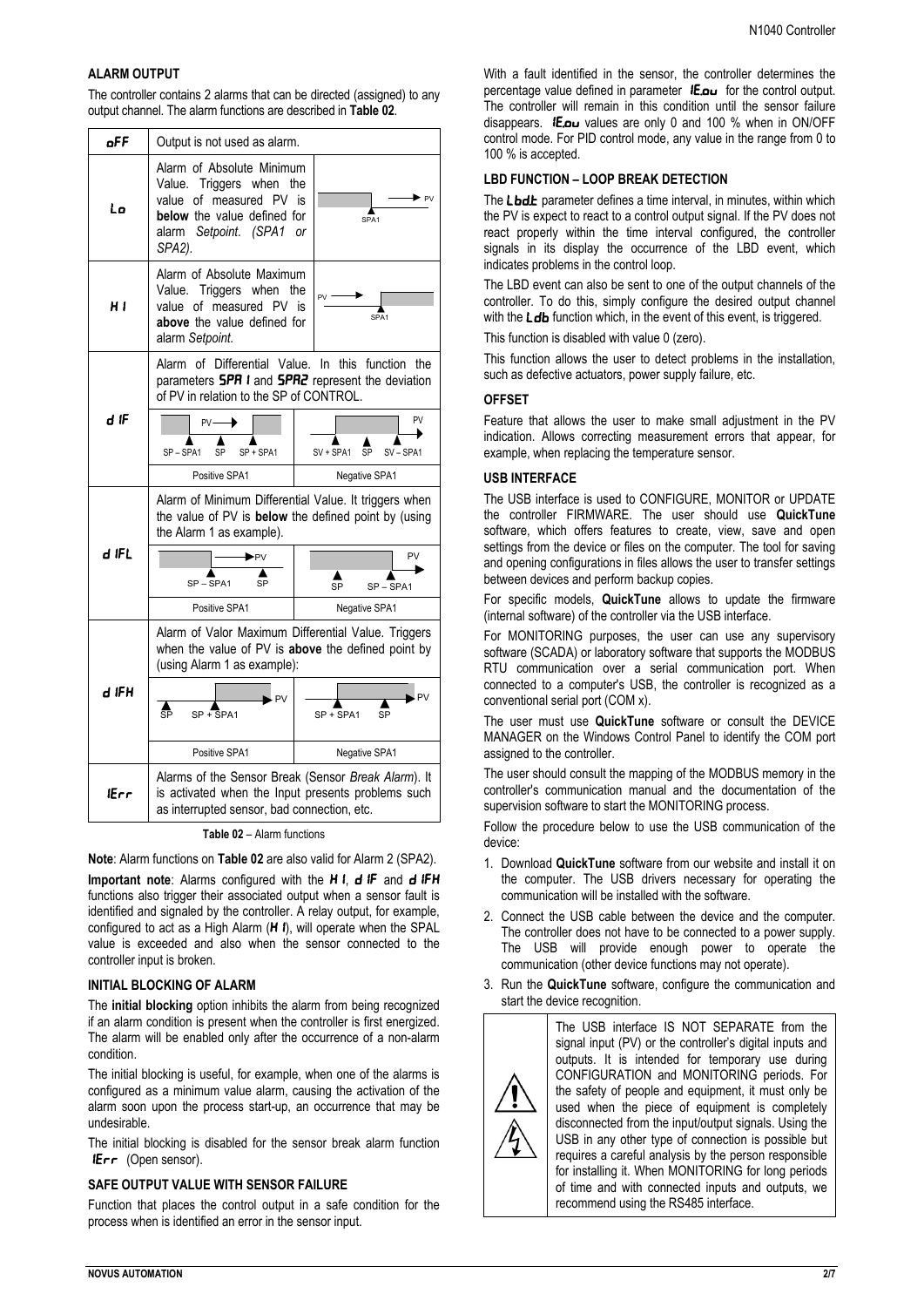# **OPERATION**

The controller's front panel, with its parts, can be seen in the **Fig. 02**:



**Fig. 02** - Identification of the parts referring to the front panel

**Display**: Displays the measured variable, symbols of the configuration parameters and their respective values/conditions. **COM Indicator:** Flashes to indicate communication activity in the RS485 interface.

**TUNE Indicator**: Stays ON while the controller is in tuning process.

**OUT Indicator**: For relay or pulse control output; it reflects the actual state of the output.

**A1 and A2 Indicators**: Signalize the occurrence of alarm situation.

**P Key**: Used to walk through the menu parameters.

**Increment key and <b>V** Decrement key: Allow altering the values of the parameters.

**Back key:** Used to retrocede parameters.

#### **STARTUP**

When the controller is powered up, it displays its firmware version for 3 seconds, after which the controller starts normal operation. The value of PV and SP is then displayed and the outputs are enabled.

In order for the controller to operate properly in a process, its parameters need to be configured first, such that it can perform accordingly to the system requirements. The user must be aware of the importance of each parameter and for each one determine a valid condition.

The parameters are grouped in levels according to their functionality and operation easiness. The 5 levels of parameters are:

1 – Operation / 2 – Tuning / 3 – Alarms / 4 – Input / 5 – Calibration

The "**P**" key is used for accessing the parameters within a level.

Keeping the "**P**" key pressed, at every 2 seconds the controller jumps to the next level of parameters, showing the first parameter of each level:

**PV** >>  $R$ **Lun** >>  $F \cup R$ **i** >>  $F \cup P$ **E** >>  $P$ **PASS** >> PV ...

To enter a particular level, simply release the "**P"** key when the first parameter in that level is displayed. To walk through the parameters in a level, press the "**P"** key with short strokes. To go back to the previous parameter in a cycle, press  $\overline{\blacktriangleleft}$ :

Each parameter is displayed with its prompt in the upper display and value/condition in the lower display. Depending on the level of parameter protection adopted, the parameter **PASS** precedes the first parameter in the level where the protection becomes active. See section **Configuration Protection**.

# **DESCRIPTION OF THE PARAMETERS**

## **OPERATION CYCLE**

|                      | $PV + SP$   PV Indication screen. On the higher display (red) the<br>value of the measured variable (PV) temperature is<br>shown. On the lower display (green), the control<br>setpoint (SP) is shown. |  |  |
|----------------------|--------------------------------------------------------------------------------------------------------------------------------------------------------------------------------------------------------|--|--|
| SPR I<br><b>SPR2</b> | Alarm SP. Value that defines the alarm activation<br>point. For the alarms set up with the functions of the<br>type Differential, these parameters define deviations.                                  |  |  |
|                      | For the alarm function $I\mathsf{Err}$ , this parameter is not used.                                                                                                                                   |  |  |
|                      | Parameters shown in this level only when enabled in<br>the parameters <b>5P I.E</b> and <b>5P2.E</b> .                                                                                                 |  |  |

## **TUNING CYCLE**

| Rtun                                 | AUTO-TUNE. Enables the auto-tuning function for the<br>PID parameters (Pb, ir, db). Defines the control<br>strategy to be taken:<br>oFF.<br>- Turned off (no PID tuning);<br>FR5E - Automatic tuning;<br>FULL - More accurate automatic tuning.                  |  |  |
|--------------------------------------|------------------------------------------------------------------------------------------------------------------------------------------------------------------------------------------------------------------------------------------------------------------|--|--|
| PЬ                                   | Proportional Band. Value of the term P of the control<br>mode PID, in percentage of the maximum span of the<br>input type. Adjust of between 0 and 500.0 %.<br>When set to zero (0), control action is ON/OFF.                                                   |  |  |
| Ir                                   | Integral Rate. Value of the term I of the PID algorithm,<br>in repetitions per minute (Reset). Adjustable between 0<br>and 24.00. Displayed only if proportional band $\neq$ 0.                                                                                  |  |  |
| dŁ                                   | Derivative Time. Value of the term D of the control mode<br>PID, in seconds. Adjustable between 0 and 250.0<br>seconds. Displayed only if proportional band $\neq 0$ .                                                                                           |  |  |
| <b>EE</b>                            | Cycle time. Pulse Width Modulation (PWM) period in<br>seconds. Adjustable between 0.5 and 100.0 seconds.<br>Displayed only if proportional band $\neq 0$ .                                                                                                       |  |  |
| 845 H                                | Hysteresis. Is the hysteresis for ON/OFF control (set in<br>temperature units). This parameter is only used when<br>the controller is in ON/OFF mode (Pb=0).                                                                                                     |  |  |
| <b>RC<sub>E</sub></b>                | <b>Action Control:</b><br>гE<br>Control with Reverse Action. Appropriate for<br>heating. Turns control output on when PV is<br>below SP.<br>d Ir<br>Control with Direct Action. Appropriate for<br>cooling. Turns control output on when PV is<br>above SP.      |  |  |
| SF SE                                | SoftStart Function. Time interval, in seconds, while the<br>controller limits the control output (MV) rising rate.<br>(Zero value disables the Soft Start function).                                                                                             |  |  |
| Out I<br>Out2<br>Out3<br><b>Out4</b> | Assign functions to the Output channels OUT1, OUT2,<br>OUT3 and OUT4:<br>oFF<br>- Not used:<br>EtrL - Control output;<br>R I<br>- Alarm 1 output;<br>R2<br>- Alarm 2 output;<br><b>R IR2</b> - Alarm 1 + Alarm2 (OR logic);<br>Lbd<br>- Loop Break Detect Alarm. |  |  |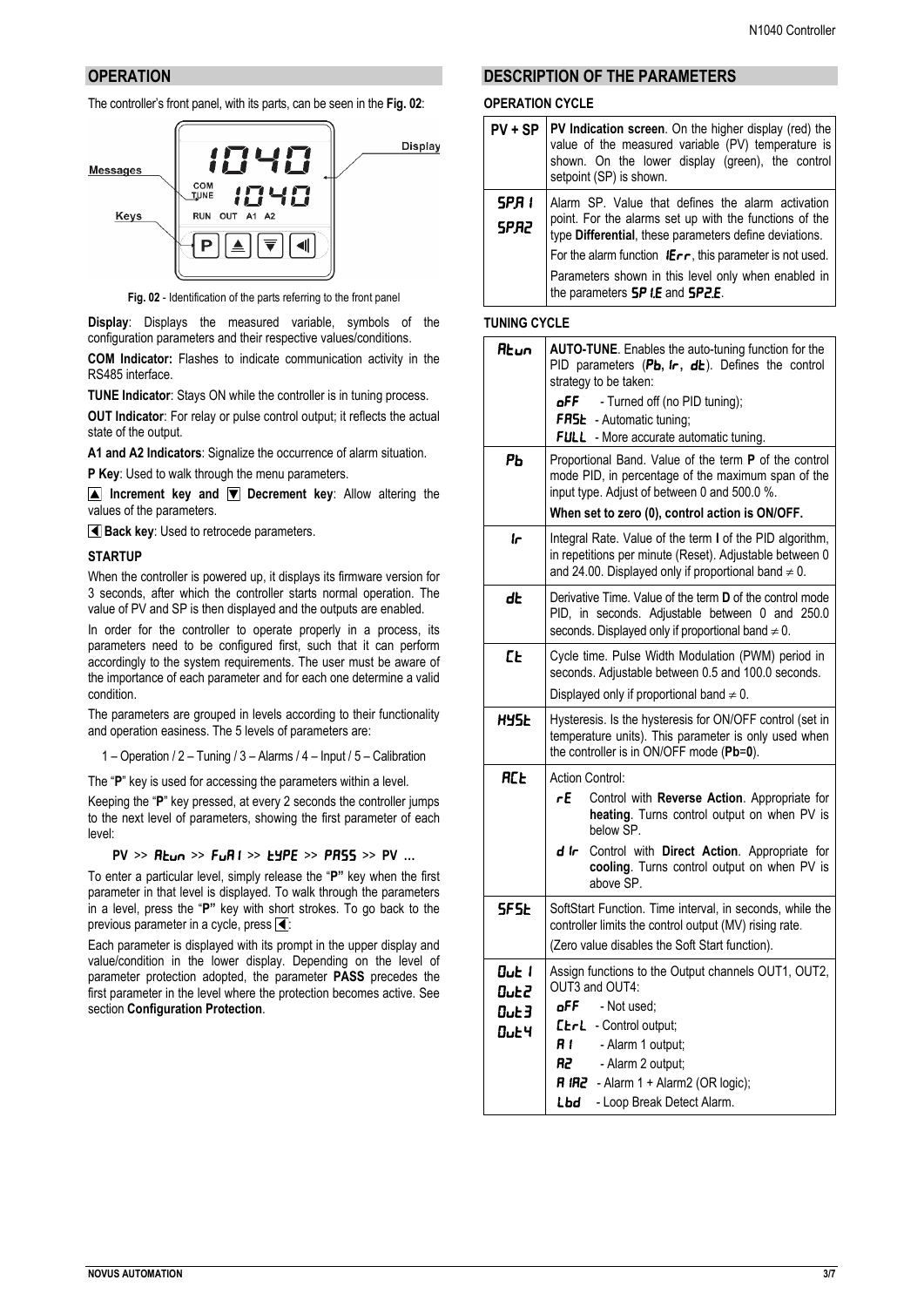## **ALARMS CYCLE**

| FuR I<br>FuR2  | Functions of Alarms. Defines the functions for the<br>alarms among the options of the Table 02.                                                 |  |  |  |  |
|----------------|-------------------------------------------------------------------------------------------------------------------------------------------------|--|--|--|--|
| SPR I<br>SP.R2 | Alarm SP. Value that defines the point of activation of<br>the alarm outputs.                                                                   |  |  |  |  |
|                | For the alarms programmed with the functions of the<br>type Differential, these parameters represent the<br>deviations.                         |  |  |  |  |
|                | For the $1Err$ alarm function, this parameter has no<br>meaning.                                                                                |  |  |  |  |
| SP LE<br>SP2E  | SP Enable. Configures display of SPA1 and SPA2<br>also in the Operation Cycle.<br><b>HES</b> SPA1/SPA2 are displayed in the Operation           |  |  |  |  |
|                | Cycle                                                                                                                                           |  |  |  |  |
|                | SPA1/SPA2 are<br>not<br>displayed<br>in<br>the<br>no<br><b>Operation Cycle</b>                                                                  |  |  |  |  |
| Ы. Я 1         | Blocking Alarms.                                                                                                                                |  |  |  |  |
| <b>PT 19</b>   | <b>HE5</b> - Enables initial blocking;<br>- Inhibits initial blocking.<br>no                                                                    |  |  |  |  |
| HYA 1<br>69.HY | Alarm Hysteresis. Defines the difference between the<br>value of PV at which the alarm is triggered and the<br>value at which it is turned off. |  |  |  |  |
| FL 5h          | Allows visual signalization of an alarm occurrence by<br>flashing the indication of PV in the operation level.                                  |  |  |  |  |
|                | YE 5.<br>- Enables alarm signaling flashing PV;<br>- Disables alarm signaling flashing PV.<br>no                                                |  |  |  |  |

# **INPUT CYCLE**

| <b>LYPE</b>  | Input Type. Selects the input signal type to<br>be<br>connected to the process variable input. Refer to<br>Table 01 for the available options.                                                                                                                               |  |  |  |  |  |
|--------------|------------------------------------------------------------------------------------------------------------------------------------------------------------------------------------------------------------------------------------------------------------------------------|--|--|--|--|--|
|              | (J): <b>Le J</b> -110 to 950 °C / -166 to 1742 °F                                                                                                                                                                                                                            |  |  |  |  |  |
|              | (K): <b>Ec P</b> -150 to 1370 °C / -238 to 2498 °F                                                                                                                                                                                                                           |  |  |  |  |  |
|              | (T): <b>Lc L</b> -160 to 400 °C / -256 to 752 °F                                                                                                                                                                                                                             |  |  |  |  |  |
|              | (Pt100): PŁ -200 to 850 °C / -328 to 1562 °F                                                                                                                                                                                                                                 |  |  |  |  |  |
| FLEr         | Digital Input Filter. Used to improve the stability of the<br>measured signal (PV). Adjustable between 0 and 20.<br>In 0 (zero) it means filter turned off and 20 means<br>maximum filter. The higher the filter value, the slower<br>is the response of the measured value. |  |  |  |  |  |
| dPPo         | Selects the decimal point position to be viewed in both<br>PV and SP.                                                                                                                                                                                                        |  |  |  |  |  |
| un i E       | Selects display indication for degrees Celsius or<br>Fahrenheit: $\boldsymbol{L}$ - Indication in Celsius:                                                                                                                                                                   |  |  |  |  |  |
|              | F<br>- Indication in Fahrenheit.                                                                                                                                                                                                                                             |  |  |  |  |  |
| DFF5         | Offset value to be added to the PV reading to<br>compensate sensor error. Default value: Zero.                                                                                                                                                                               |  |  |  |  |  |
| <b>SPLL</b>  | SP Low Limit. Defines the SP lower limit of.                                                                                                                                                                                                                                 |  |  |  |  |  |
| <b>SPHL</b>  | SP High Limit. Defines the upper limit for adjustment<br>of SP.                                                                                                                                                                                                              |  |  |  |  |  |
| Lbdb         | Loop Break Detection Time. Time interval for the LBD<br>function. Defines the maximum interval of time for the<br>PV to react to a control command. In minutes.                                                                                                              |  |  |  |  |  |
| <b>IE.ou</b> | Percentage value to be applied to the output on any failure<br>of the sensor that is connected to the controller input.                                                                                                                                                      |  |  |  |  |  |
| bЯud         | Digital communication Baud Rate selection. In kbps<br>with the following speeds available:<br>1.2, 2.4, 4.8, 9.6, 19.2, 38.4, 57.6 and 115.2.<br>Parameter shown only on models with<br>serial<br>communication.                                                             |  |  |  |  |  |

| Prey | Parity of the serial communication. |                                                                                                      |  |  |  |
|------|-------------------------------------|------------------------------------------------------------------------------------------------------|--|--|--|
|      |                                     | nonE Without parity;                                                                                 |  |  |  |
|      |                                     | $E!E \cap$ Even parity;                                                                              |  |  |  |
|      |                                     | <b>Ddd</b> Odd parity.                                                                               |  |  |  |
|      | communication.                      | Parameter shown only on models with serial                                                           |  |  |  |
| Rddr | between 1 and 247.                  | Communication Address. Number that identifies the<br>controller in the serial communication network, |  |  |  |
|      | communication.                      | Parameter shown only on models with serial                                                           |  |  |  |

## **CALIBRATION CYCLE**

**All types of input are calibrated in the factory. In case a recalibration is required; it shall be carried out by a specialized professional. In case this cycle is accidentally accessed, do not perform alteration in its parameters.**

| PRSS  | Password. This parameter is presented before the<br>protected cycles. See item Protection of Configuration.                                          |  |  |
|-------|------------------------------------------------------------------------------------------------------------------------------------------------------|--|--|
| СRL Њ | Calibration. Enables the possibility for calibration of<br>the indicator. When the calibration is not enabled, the<br>related parameters are hidden. |  |  |
| InLE  | Input Low Calibration. Enter the value corresponding<br>to the low scale signal applied to the analog input.                                         |  |  |
| inHC  | Input High Calibration. Enter the value corresponding<br>to the full scale signal applied to the analog input.                                       |  |  |
| r5Er  | Restore. Restores the factory calibration for all inputs<br>and outputs, disregarding modifications carried out by<br>the user.                      |  |  |
| EТ    | Cold Junction. This screen is for information purpose<br>only.                                                                                       |  |  |
| PRSC  | Password Change. Allows defining a new access<br>password, always different from zero                                                                |  |  |
| Prot  | Protection. Sets up the Level of Protection. See Table 04.                                                                                           |  |  |

# **CONFIGURATION PROTECTION**

The controller provides means for protecting the parameters configurations, not allowing modifications to the parameters values, avoiding tampering or improper manipulation. The parameter Protection (Prot), in the Calibration level, determines the protection strategy, limiting the access to particular levels, as shown by the **Table 04**.

| <b>PROTECTION</b><br><b>LEVEL</b>                                           | <b>PROTECTION CYCLES</b>                      |  |  |
|-----------------------------------------------------------------------------|-----------------------------------------------|--|--|
|                                                                             | Only the Calibration cycle is protected.      |  |  |
| 2                                                                           | Calibration and Input cycles.                 |  |  |
| 3                                                                           | Calibration, Input and Alarms cycles.         |  |  |
|                                                                             | Calibration, Input, Alarms and Tuning cycles. |  |  |
| All cycles are protected, but the SP screen in<br>5<br>the operation cycle. |                                               |  |  |
|                                                                             | All cycles are protected, including SP.       |  |  |

**Table 04** – Levels of Protection for the Configuration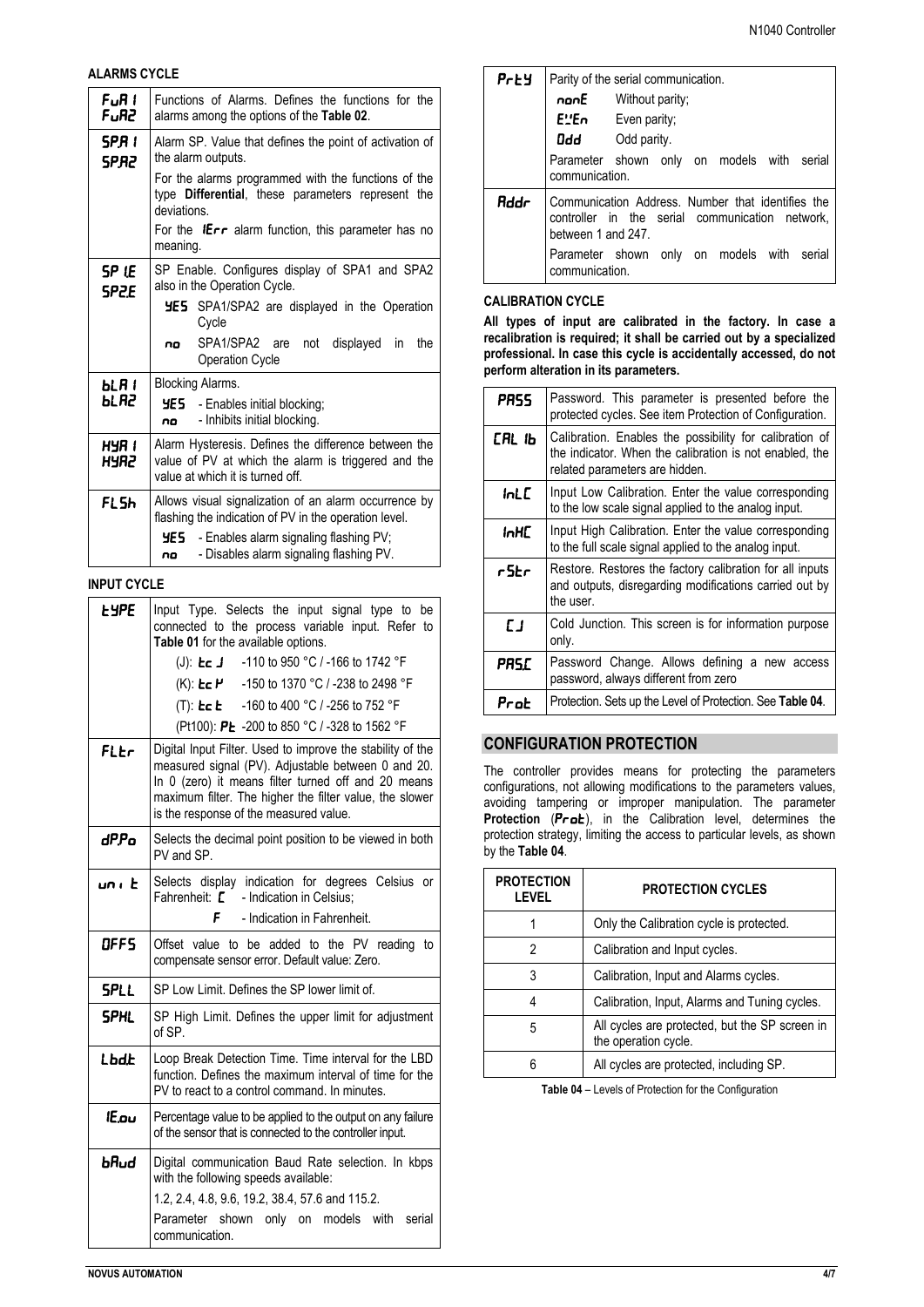#### **ACCESS PASSWORD**

The protected levels, when accessed, request the user to provide the **Access Password** for granting permission to change the configuration of the parameters on these levels.

The prompt **PR55** precedes the parameters on the protected levels. If no password is entered, the parameters of the protected levels can only be visualized.

The Access Password is defined by the user in the parameter *Password Change* (PRSE), present in the Calibration Level. The **factory default for the password code is 1111.**

#### **PROTECTION ACCESS PASSWORD**

The protection system built into the controller blocks for 10 minutes the access to protected parameters after 5 consecutive frustrated attempts of guessing the correct password.

## **MASTER PASSWORD**

The Master Password is intended for allowing the user to define a new password in the event of it being forgotten. The Master Password doesn't grant access to all parameters, only to the Password Change parameter (PR5C). After defining the new password, the protected parameters may be accessed (and modified) using this new password.

The master password is made up by the last three digits of the serial number of the controller **added** to the number 9000. As an example, for the equipment with serial number 07154321, the master password is 9 3 2 1.

Controller serial number is displayed by pressing  $\blacksquare$  for 5 seconds.

#### **DETERMINATION OF PID PARAMETERS**

During the process of determining automatically the PID parameters, the system is controlled in **ON/OFF** in the programmed Setpoint. The auto-tuning process may take several minutes to be completed, depending on the system. The steps for executing the PID autotuning are:

- Select the process Setpoint.
- Enable auto-tuning at the parameter " $R$ Lun", selecting FR5L or FULL.

The option FR5L performs the tuning in the minimum possible time, while the option **FULL** gives priority to accuracy over the speed.

The sign TUNE remains lit during the whole tuning phase. The user must wait for the tuning to be completed before using the controller.

During auto tuning period the controller will impose oscillations to the process. PV will oscillate around the programmed set point and controller output will switch on and off many times.

If the tuning does not result in a satisfactory control, refer to **Table 05** for guidelines on how to correct the behavior of the process.

| <b>PARAMETER</b>         | <b>VERIFIED PROBLEM</b>    | <b>SOLUTION</b> |
|--------------------------|----------------------------|-----------------|
| <b>Band Proportional</b> | Slow answer                | Decrease        |
|                          | Great oscillation          | Increase        |
|                          | Slow answer                | Increase        |
| <b>Rate Integration</b>  | Great oscillation          | Decrease        |
| <b>Derivative Time</b>   | Slow answer or instability | Decrease        |
|                          | Great oscillation          | Increase        |

**Table 05** - Guidance for manual adjustment of the PID parameters

## **MAINTENANCE**

#### **PROBLEMS WITH THE CONTROLLER**

Connection errors and inadequate programming are the most common errors found during the controller operation. A final revision may avoid loss of time and damages.

The controller displays some messages to help the user identify problems.

| <b>MESSAGE</b> | <b>DESCRIPTION OF THE PROBLEM</b>                                                    |  |  |  |
|----------------|--------------------------------------------------------------------------------------|--|--|--|
|                | Open input. No sensor or signal.                                                     |  |  |  |
| Err I<br>Errb  | Connection and/or configuration problems.<br>Check the wiring and the configuration. |  |  |  |

Other error messages may indicate hardware problems requiring maintenance service.

#### **CALIBRATION OF THE INPUT**

All inputs are factory calibrated and recalibration should only be done by qualified personnel. If you are not familiar with these procedures do not attempt to calibrate this instrument.

The calibration steps are:

- **a)** Configure the input type to be calibrated in the **LYPE** parameter.
- **b)** Configure the lower and upper limits of indication for the maximum span of the selected input type.
- **c)** Go to the Calibration Level.
- **d)** Enter the access password.
- **e)** Enable calibration by setting YES in **CRL 1b** parameter.
- **f)** Using an electrical signals simulator, apply a signal a little higher than the **low** indication limit for the selected input.
- **g)** Access the parameter "  $\mathsf{Inlc}$ ". With the keys  $\triangleq$  and  $\triangledown$  adjust the display reading such as to match the applied signal. Then press the **P** key.
- **h)** Apply a signal that corresponds to a value a little lower than the **upper** limit of indication.
- **i)** Access the parameter " **inLc**". With the keys  $\triangleq$  and  $\overline{\triangledown}$  adjust the display reading such as to match the applied signal.
- *i*) Return to the Operation Level.
- **k)** Check the resulting accuracy. If not good enough, repeat the procedure.

**Note**: When checking the controller calibration with a Pt100 simulator, pay attention to the simulator minimum excitation current requirement, which may not be compatible with the 0.170 mA excitation current provided by the controller.

## **SERIAL COMMUNICATION**

The controller can be supplied with an asynchronous RS-485 digital communication interface for master-slave connection to a host computer (master). The controller works as a slave only and all commands are started by the computer which sends a request to the slave address. The addressed unit sends back the requested reply. Broadcast commands (addressed to all indicator units in a multidrop network) are accepted but no reply is sent back in this case.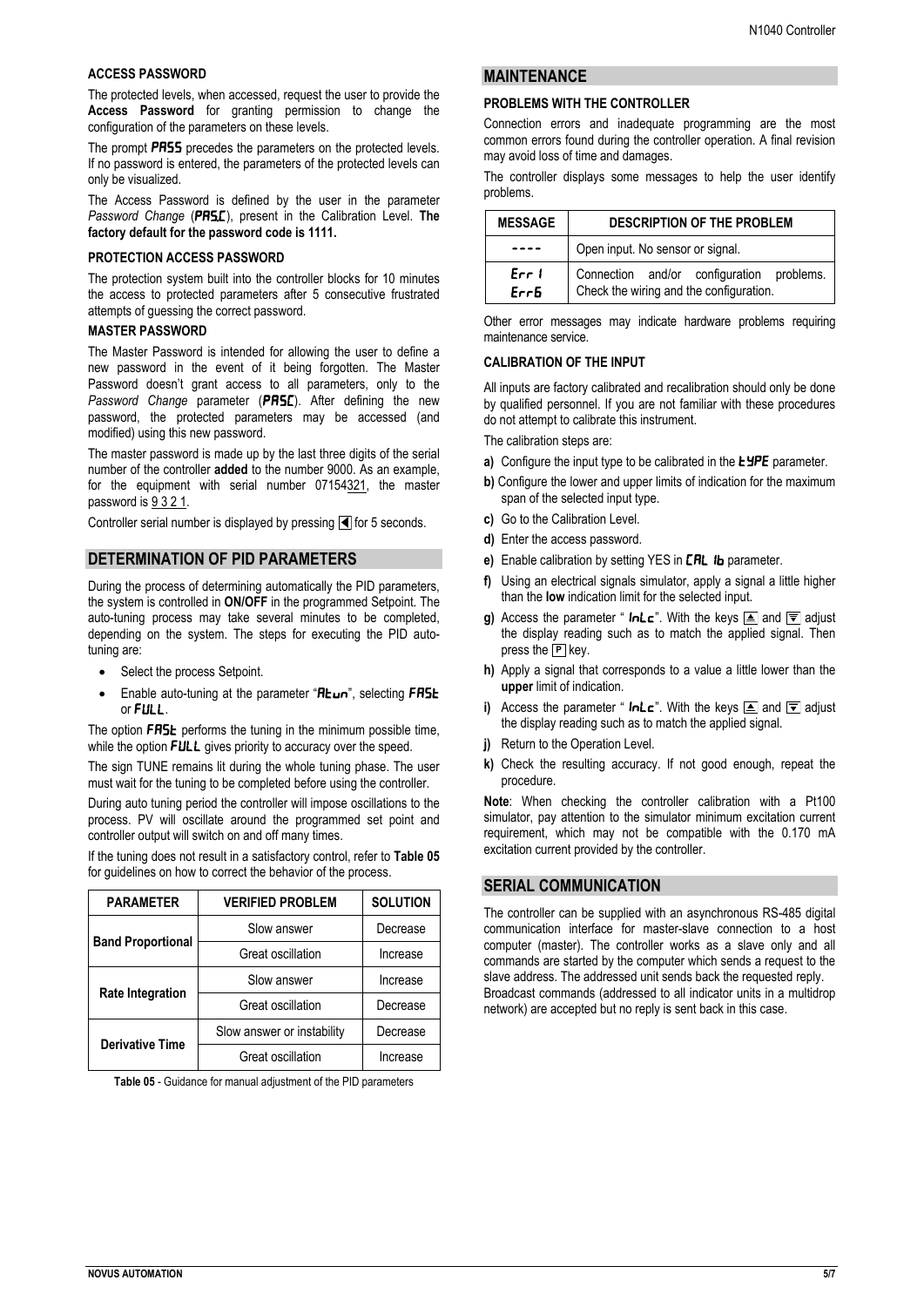#### **CHARACTERISTICS**

- Signals compatible with RS-485 standard. MODBUS (RTU) Protocol. Two wire connection between 1 master and up to 31 (addressing up to 247 possible) instruments in bus topology.
- Communication signals are electrically isolated from the INPUT and POWER terminals. Not isolated from the retransmission circuit and the auxiliary voltage source when available.
- Maximum connection distance: 1000 meters.
- Time of disconnection: Maximum 2 ms after last byte*.*
- Programmable baud rate: 1200 to 115200 bps.
- Data Bits: 8.
- Parity: Even, Odd or None.
- Stop bits: 1
- Time at the beginning of response transmission: maximum 100 ms after receiving the command.

The RS-485 signals are:

| D <sub>1</sub> |  | D ID + I | в                                     | Bi-directional data line.<br>Terminal 15 |             |  |
|----------------|--|----------|---------------------------------------|------------------------------------------|-------------|--|
| D <sub>0</sub> |  | ו - ח    | A                                     | Bi-directional inverted data line.       | Terminal 16 |  |
|                |  |          | Optional connection that improves the | Terminal 17                              |             |  |
| GND            |  |          | performance of the communication.     |                                          |             |  |

#### **CONFIGURATION OF PARAMETERS FOR SERIAL COMMUNICATION**

Two parameters must be configured for using the serial type:

 $b$ *Rud*: Communication speed.

- PrEY: Parity of the communication.
- $\mathsf{Addr}$ : Communication address for the controller.

# **REDUCED REGISTERS TABLE FOR SERIAL COMMUNICATION**

#### **Communication Protocol**

The MOSBUS RTU slave is implemented. All configurable parameters can be accessed for reading or writing through the communication port. Broadcast commands are supported as well (address **0**).

The available Modbus commands are:

- 03 *Read Holding Register*
- 06 *Preset Single Register*
- 05 *Force Single Coil*

#### **Holding Registers Table**

Follows a description of the usual communication registers. For full documentation download the Registers Table for Serial Communication in the N1040 section of our website – [www.novusautomation.com.](http://www.novusautomation.com/)

All registers are 16 bit signed integers.

|      | Address   Parameter | <b>Register Description</b>                                                 |
|------|---------------------|-----------------------------------------------------------------------------|
| 0000 | Active SP           | Read: Active control SP (main SP, from<br>ramp and soak or from remote SP). |
|      |                     | Write: To main SP.                                                          |
|      |                     | Range: from <b>5PLL</b> to <b>5PHL</b> .                                    |

| 0001 | <b>PV</b> | Read: Process Variable.                                                                                                                                                            |
|------|-----------|------------------------------------------------------------------------------------------------------------------------------------------------------------------------------------|
|      |           | Write: Not allowed.                                                                                                                                                                |
|      |           | Range: Minimum value is the one<br>configured in $SPLL$ and the maximum<br>value is the one configured in <b>SPHL</b> .<br>Decimal point position depends on <b>dPPo</b><br>value. |
|      |           | In case of temperature reading, the value<br>read is always multiplied by<br>10.<br>independently of <b>dPPo</b> value.                                                            |
| 0002 | MV        | Read: Output Power in automatic or<br>manual mode.                                                                                                                                 |
|      |           | Write: Not allowed. See address 29.                                                                                                                                                |
|      |           | Range: 0 to 1000 (0.0 to 100.0 %).                                                                                                                                                 |

# **IDENTIFICATION**

| N1040<br>. . |  |  |
|--------------|--|--|

**A:** Outputs Features

**PR**: OUT1= Pulse / OUT2= Relay **PRR**: OUT1= Pulse / OUT2=OUT3= Relay **PRRR**: OUT1= Pulse / OUT2=OUT3= OUT4= Relay

- **B:** Digital Communication
	- **485**: Available RS485 digital communication
- **C:** Power Supply electric **(Blank)**: 100~240 Vac / 48~240 Vdc; 50~60 Hz **24V**: 12~24 Vdc / 24 Vac

# **SPECIFICATIONS**

|                                             | Cut-out in the panel: 45.5 x 45.5 mm (+0.5 -0.0 mm)                                                                                |
|---------------------------------------------|------------------------------------------------------------------------------------------------------------------------------------|
|                                             |                                                                                                                                    |
| <b>POWER SUPPLY:</b>                        |                                                                                                                                    |
|                                             | Model standard:100 to 240 Vac (±10 %), 50/60 Hz                                                                                    |
|                                             |                                                                                                                                    |
|                                             | Model 24 V:  12 to 24 Vdc / 24 Vac (-10 % / +20 %)                                                                                 |
|                                             |                                                                                                                                    |
| <b>ENVIRONMENTAL CONDITIONS:</b>            |                                                                                                                                    |
|                                             |                                                                                                                                    |
|                                             |                                                                                                                                    |
|                                             | For temperatures above 30 °C, reduce 3 % for each °C                                                                               |
| altitude < 2000 meters                      | Internal use; Category of installation II, Degree of pollution 2;                                                                  |
|                                             | INPUT Thermocouples J; K; T and Pt100 (according of Table 01)                                                                      |
|                                             |                                                                                                                                    |
|                                             | Resolution of Display: 12000 levels (from -1999 up to 9999)                                                                        |
|                                             |                                                                                                                                    |
|                                             | Accuracy: . Thermocouples J, K, T: 0,25 % of the span $\pm 1$ °C (**)                                                              |
|                                             |                                                                                                                                    |
|                                             |                                                                                                                                    |
|                                             | Measurement of Pt100:  3-wire type, ( $\alpha$ =0.00385)                                                                           |
|                                             | With compensation for cable length, excitation current of 0.170 mA.                                                                |
| Reading Rate value is 5 samples per second. | (*) Value adopted when the Digital Filter parameter is set to 0<br>(zero) value. For Digital Filter values other than 0, the Input |

(\*\*) the use of thermocouples requires a minimum time interval of 15 minutes for stabilization.